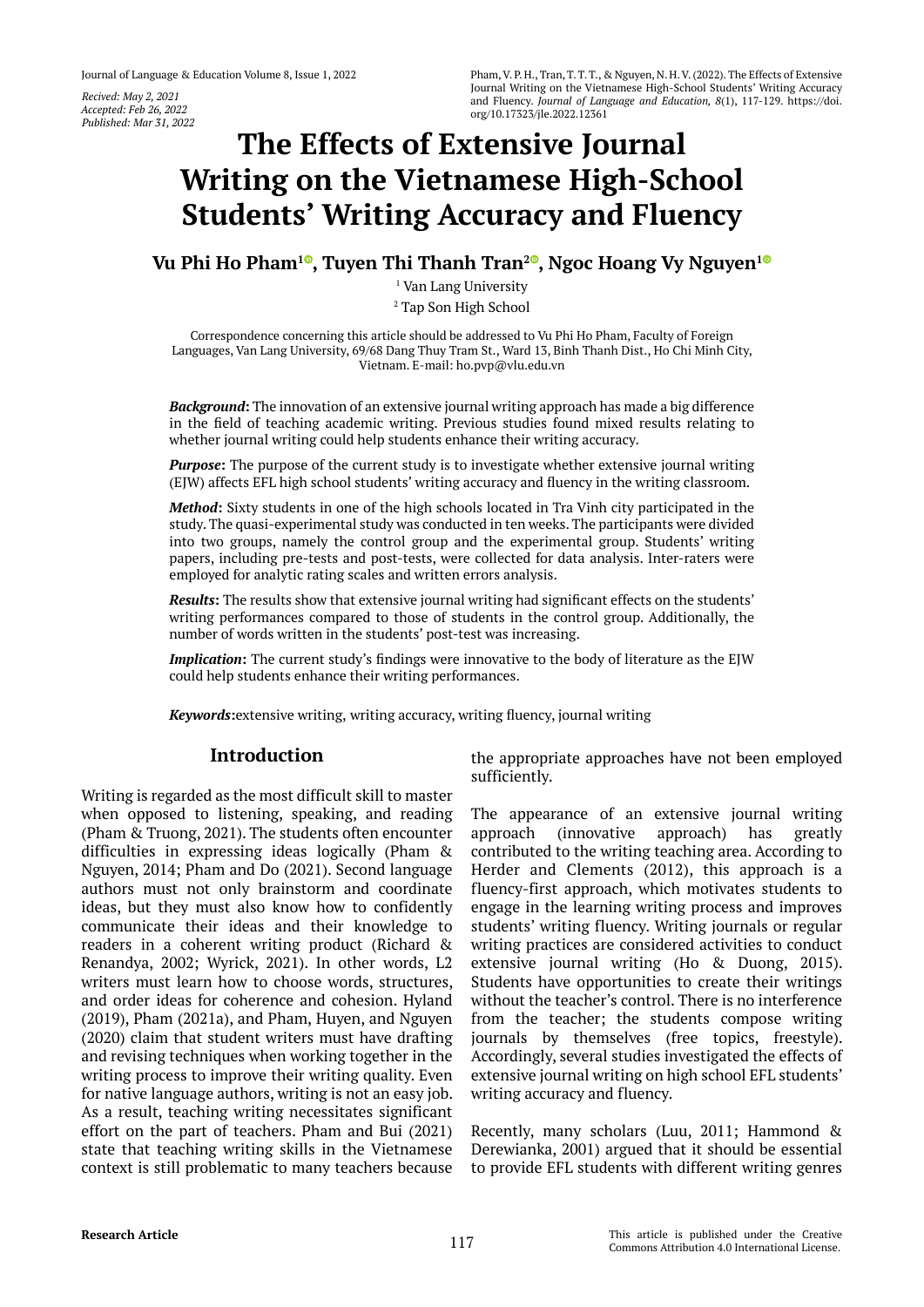in addition to narrative writing. According to Richard and Renandya (2002), writing learners need to approach various types of writing in an academic learning context. This allows learners to experience plenty of writing genres, which benefits them in their higher education and career.

According to Yagcioglu (2015), learner autonomy needs more concern from language teachers and learners because it is helpful for students' daily lives. Autonomy can be understood as the learner's capacity to control their learning process. Therefore, it depends on each individual's characteristics, and autonomous degrees will vary from one to another (Benson, 2013). Benson also states that autonomy development can be advantageous for learners in terms of language and social responsibilities, and it will help the learners achieve learning goals better. Advocating its implementation, language teachers take responsibility for creating opportunities to help develop students' autonomy. Baghi et al. (2016) suggested using journal writing as a practical device to boost autonomous learning among students. This helps facilitate teaching and learning writing (Marefat, 2002).

Journal writing, a kind of extensive journal writing, is supposed to bring learners many potential advantages (Cisero, 2006). Students would have opportunities to perform what they have learned in a meaningful context. This means that students are able to understand what they are doing. They use their prior knowledge to express their feelings or thoughts rather than memorize what they learned. Students utilize their language to contextualize, which provides learners with a natural learning environment. Fulwiler (1982) states that journal writing does not only help students reinforce their learning experience but also promotes students' creativity. As defined, journal writing can be considered freestyle writing. Writers can apply any genres they want. In other words, they are not required to follow any model that they have learned in the classroom.

In Vietnamese high school contexts, Truong and Pham (2017) found that EFL teachers were not successful in facilitating students in the writing classroom. The teachers from eight selected high schools in Ho Chi Minh city considered grammatical features and model text as primary writing concerns. Writing instructions in Vietnamese classes are still in favor of the product writing approach. This kind of practice might limit the students' creativity in writing and lead to slow writing fluency. Furthermore, Pham and Do's (2019) findings revealed that when students compose their essays, they usually make errors in four types: tenses, collocations, spellings, and verb forms.

There needs further research to help solve the issues of writing accuracy. Therefore, this study aims to investigate whether extensive journal writing has any effects on the high school students' writing performances in Tra Vinh city, Vietnam.

## **Literature Review**

In general, both teachers and students in EFL classrooms pay first attention to writing accuracy (Ho & Duong, 2015). The students' writing performance is usually assessed by focusing on students' error identification (Ellis et al., 2008). There have been studies for the sake of increasing students' writing accuracy (Herder & King, 2012; Puengpipattrakul, 2009; Rokni & Seifi, 2014; Sholah, 2019) and student writing fluency (Herder & Clements, 2012; Herder & King, 2012; Liao & Wong, 2010; Ho & Duong, 2015). The results of these studies were mixed. Some found that journal writing failed to help enhance students' writing accuracy, but their grammatical performance was better. Regarding writing fluency, most of the research claimed that the writing journal enabled students to write lengthier texts.

Journal writing is hoped to be a teaching alternative in EFL classrooms because it helps the students conduct more writing practices under the common belief that practice makes perfect. Puengpipattrakul (2009) conducted action research using journal writing to develop grammatical accuracy in writing. The participants were first-year university students from Thailand. The researchers analyzed the data from students' journal entries and the interview. The findings revealed that the students only improved grammar accuracy. However, the students felt more self-confident in grammar use in terms of verb tenses. Additionally, the students could self-reflect on their grammar points, which gradually enhanced students grammatical accuracy. The current study was limited in helping students enhance their grammar accuracy, not writing quality in general.

In order to see if Journal writing could trigger students to develop writing skills, Rokni and Seifi (2014) conducted a study to examine the efficacy of dialogue journal writing on students' grammar development and confidence. The experiment was done at Golestan university in Iran. Sixty-eight participants aged from 18 to 23 were randomly chosen to take part in the study. The students devoted 12 sessions to dialogue journal writing. The participants wrote a journal per session during the Spring term. Thus, there were 12 journal entries in total. The data collection instruments were a pre-test (the 1st writing papers)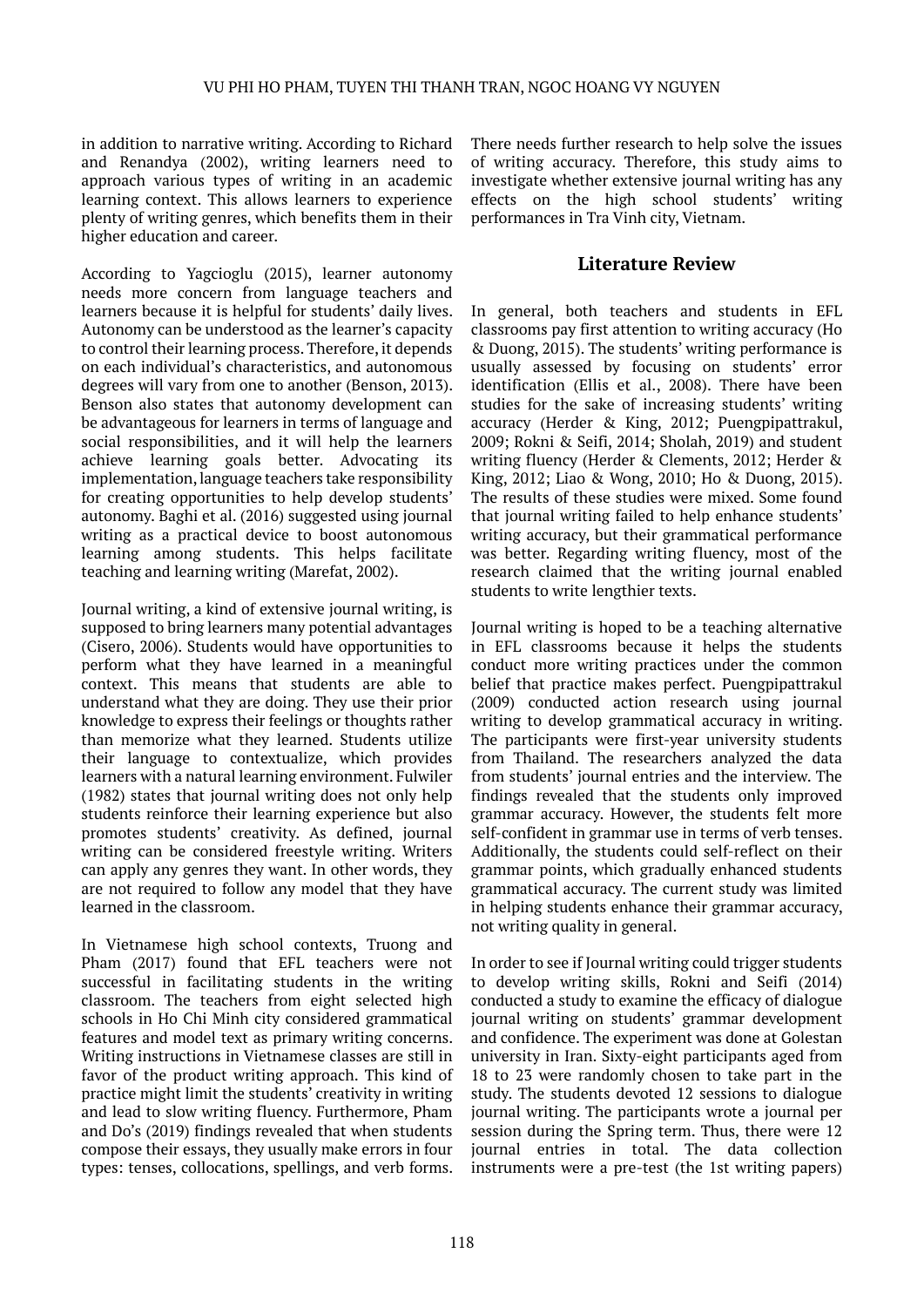and a post-test (the final writing papers). The results revealed that the students who wrote their journals improved their grammar and felt more confident when writing in English. This study had a similar limitation to Puengpipattrakul (2009)'s study.

In order to help students improve their writing fluency, Liao and Wong (2010) conducted a study of dialogue journal writing on second language learners' writing fluency, reflection, and motivation. Forty-one students in grade 10 from a school in Taiwan were invited to be the participants in the study. Each student wrote two journals a week and produced 24 journal entries in total. The researchers utilized qualitative and quantitative data instruments, including pre-tests, post-tests, questionnaires, and interviews. The results illustrated that students' writing fluency revealed positive changes. Also, students gained higher writing awareness. Another finding of the study was that learners had chances to self-reflect their thoughts by looking back at their journals. Still, helping students' writing fluency was one of the good ways in the writing classrooms, but writing accuracy should not be out of concern.

Herder and Clements (2012) conducted a study investigating the effects of a fluency-first approach (extensive journal writing) on Japanese students' writing fluency and determining students' attitudes toward this approach. The students with a two-year writing class (grades 11 and 12) were chosen as the participants in their research. The students in grade 11 took part in ten-minute writing training in a conventional method. In contrast, the twelfth-grade students practiced writing about topics for university exam preparation. The findings showed that students' writing fluency improved dramatically in terms of writing length and idea expression. Importantly, students found it beneficial for them to develop their self-expression, and they felt more motivated in writing. This study had a similar limitation to Liao and Wong (2010)'s study.

Ho and Duong (2015) researched to seek the common errors in students' writing journals and determine the effects of extensive journal writing on students' writing fluency. One hundred fifteen first-year English major students from the Faculty of Foreign Languages at Ho Chi Minh City university were chosen as the study participants. The study lasted 15 weeks, and each student had to complete five writing journals a week. The study results indicated that most students had four common errors (tenses, collocation, spelling, and verb forms). The second finding showed that extensive journal writing improved students' writing fluency assessed through writing journals' length—

the students composed longer texts. The study failed to investigate whether the writing journals affected students' writing quality in terms of accuracy.

Luu's (2010) study aimed to determine whether students can reduce writing difficulties and promote writing skills by experiencing journal writing activities. The research participants were eighty-five second-year students at the Faculty of English Linguistics and Literature of the University of Social and Humanities in Ho Chi Minh City. The experimental group students had to write extensively in the classroom, journals outside the classroom, and even do homework. Writing tests were used to assess students' writing proficiency levels. The findings showed that extended journal writing activities might help inspire students' writing and strengthen the relationship between instructors and students. Though inspiring the students to write was an important factor in helping students overcome their writing difficulties, writing skills should be measured quantitatively to guarantee their improvement.

Herder and King (2012) aimed to identify the effects of extensive journal writing on EFL learners regarding balance, fluency, accuracy, or complexity. The seventy all-girls Catholic high schools in Osaka were grouped into three classes. The researchers designed both qualitative and quantitative methods to serve their study. The research result stated that extensive journal writing was seen as a tool to express ideas and opinions. Therefore, students had a reason to write in a meaningful situation. The participants felt their improvement and self-efficacy. Moreover, the findings showed that higher-proficient students tended to turn to complexity when they felt confident in fluency while lower-proficient students focused on accuracy. Also, the learners could write down what they thought quickly when they attained a certain level of confidence. The study failed to measure the students' writing differences between the different conditions.

Recently, Sholah (2019) conducted a study to see if extensive journal writing could help students overcome difficulties in writing and improve their writing skills. Sixty second-year students, ages 17-18, from the Faculty of English Department Education of the IAI Al-Qolam Gondanglegi participated in the study. They were divided into two groups. The study found that extensive journal writing was effective in helping students' motivation and significantly enhanced their writing abilities. Extensive journal writing was a reasonable means to build teacher and student communication. The study failed to investigate whether extensive journal writing could impact students' writing fluency.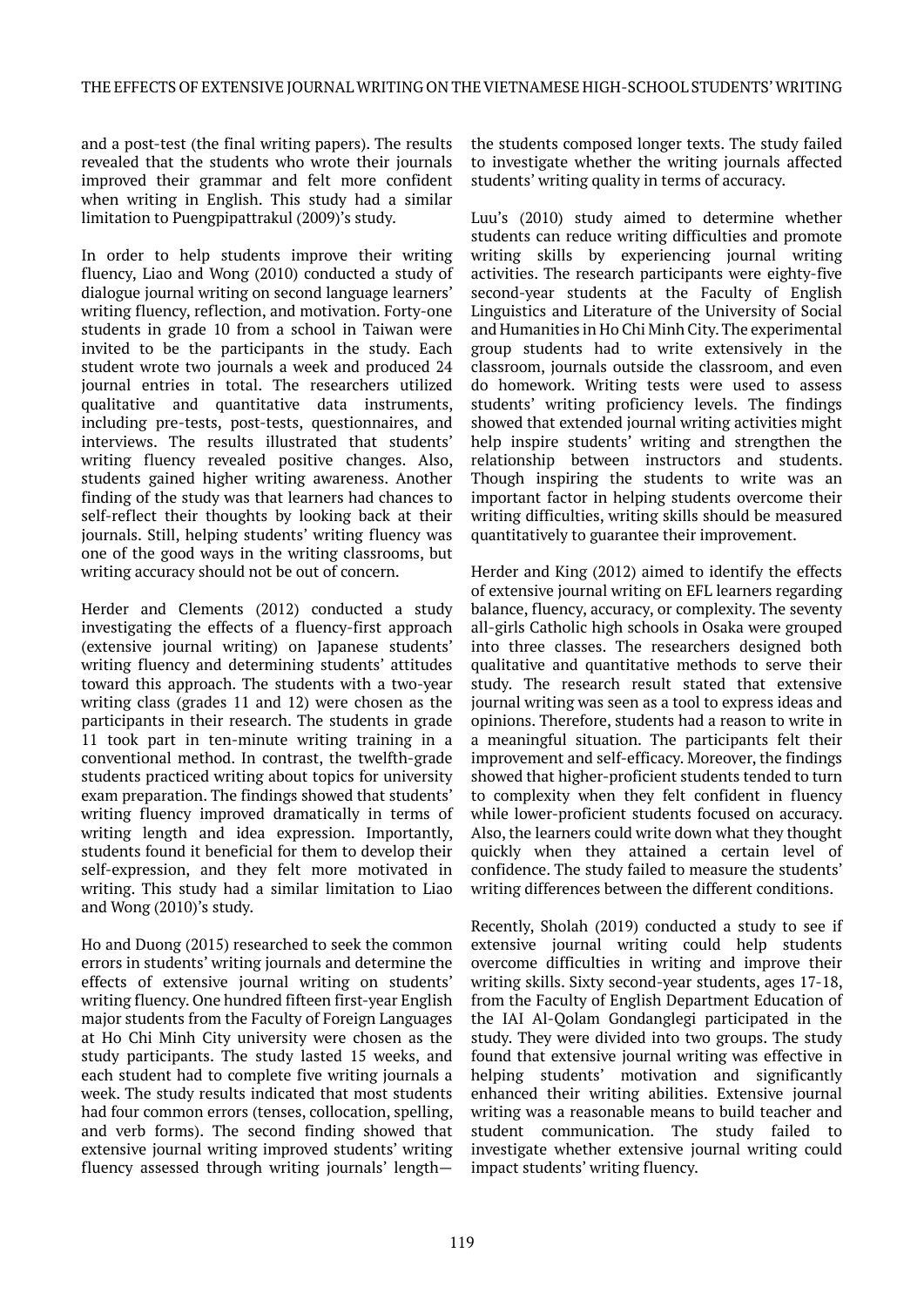In short, previous studies found mixed results relating to whether journal writing could help students enhance their writing accuracy. Most researchers investigated if it helps students improve their grammatical performances. In a sense, grammar improvement did not guarantee writing accuracy because it did not help students change the content and organization, which lead to better writing quality. Moreover, there are limited research studies on high school students' writing performances in both accuracy and fluency. At the same time, few studies in this field have been conducted in the Mekong Delta region. From these reasons and the gaps in the literature review, the researchers determine to seek answers for the effects of journal writing on EFL high school students' writing accuracy and fluency. Writing accuracy in this paper refers to the total scores rated by the inter-raters and the writing errors, including spelling, word order, subject-verb agreement, tenses, and word forms, that the students have made in their writing papers. Writing fluency, in this paper, refers to the number of words written in each paper.

## **Research Questions**

The current study addressed the following two questions:

- 1. To what extent does extensive journal writing impact EFL students' writing accuracy?
- 2. To what extent does extensive journal writing impact EFL students' writing fluency?

## **Materials and Methods**

## **Participants**

The current study used a quasi-experimental design since the study investigated the effects of the extensive journal writing approach on EFL learners' fluency and accuracy. The study was conducted at Tap Son high school in Tra Vinh city. The two intact classes chosen for the study were among eleven English classes with a total of three hundred and eighty-five students. Sixty students from the two English classes (20 males and 40 females) in grade 11 were chosen as the participants in the study. All the classes studied the same textbook of Tieng Anh-11 by Hoang et al. (2006), approved by the Ministry of Education & Training. To make the study more convenient, the researcher/teacher chose the two eleventh-grade classes in 2019-2020 to be participants. The two classes were at the same level, and they had been learning for six years. However, they felt anxious when learning English, especially writing skills. The students could not compose their writing as expected in the regular curriculum. Besides, the students' writing texts were filled with several

errors, but the most common mistakes were Spelling, Word Order, Subject-Verb agreement, Tense, and Word Form. Participants were divided into two groups: the control group with 30 students (19 females and 11 males) and one experimental group with 30 students (21 females and nine males).

## **Teaching Procedures**

Students in class one (control group) had five writing lessons with different topics (post office, nature, national park, recreation, space) in the textbook (Ministry of Education and Training, 2006) in Semester 2 of the school year 2019-2020. The writing lesson took place every two weeks, and it lasted 45 minutes. The writing activities in the classrooms were similar to those conducted in the experimental group. The writing process approach was employed as the regular curriculum. The lesson usually started with a model text. Then the students worked together in a group to brainstorm ideas about a topic to make an outline. After that, each student composed a paragraph based on the ideas developed in an outline. When the students finished their writing, they shared their papers with their group members to do the peer feedback activities. According to Bitchener (2008), those students who received peer feedback would improve their writing accuracy. The revising stage was conducted at home to hand to the teacher at the subsequent class meeting. Then the teacher gave feedback on the student's paper. The students in the control group were encouraged to do writing exercises in the textbook at home.

Students in class two (experimental group) also studied the same textbook with the same topics (post office, nature, national park, recreation, space) and took the same steps as the control group. Every two weeks, a writing session was conducted in the classroom for 45 minutes. The writing tasks in the control group were identical to those in the experimental group. One distinction between the two groups was that students in the experimental group were assigned two writing journals each week as homework rather than writing exercises from the textbook. The students chose any topics they liked to write about. To check whether the students wrote their journals, the teacher asked them to bring their notebooks to school once a week. The teacher did not correct the students' mistakes in the students' writing journals; she just gave comments to show that the teacher agreed or disagreed with something the learner felt strongly about. The teacher took notes of students' common errors and then gave more exercises relating to their errors to practice in class. To encourage students to participate in the journal writing activity eagerly, the teacher would add two plus points for students who completed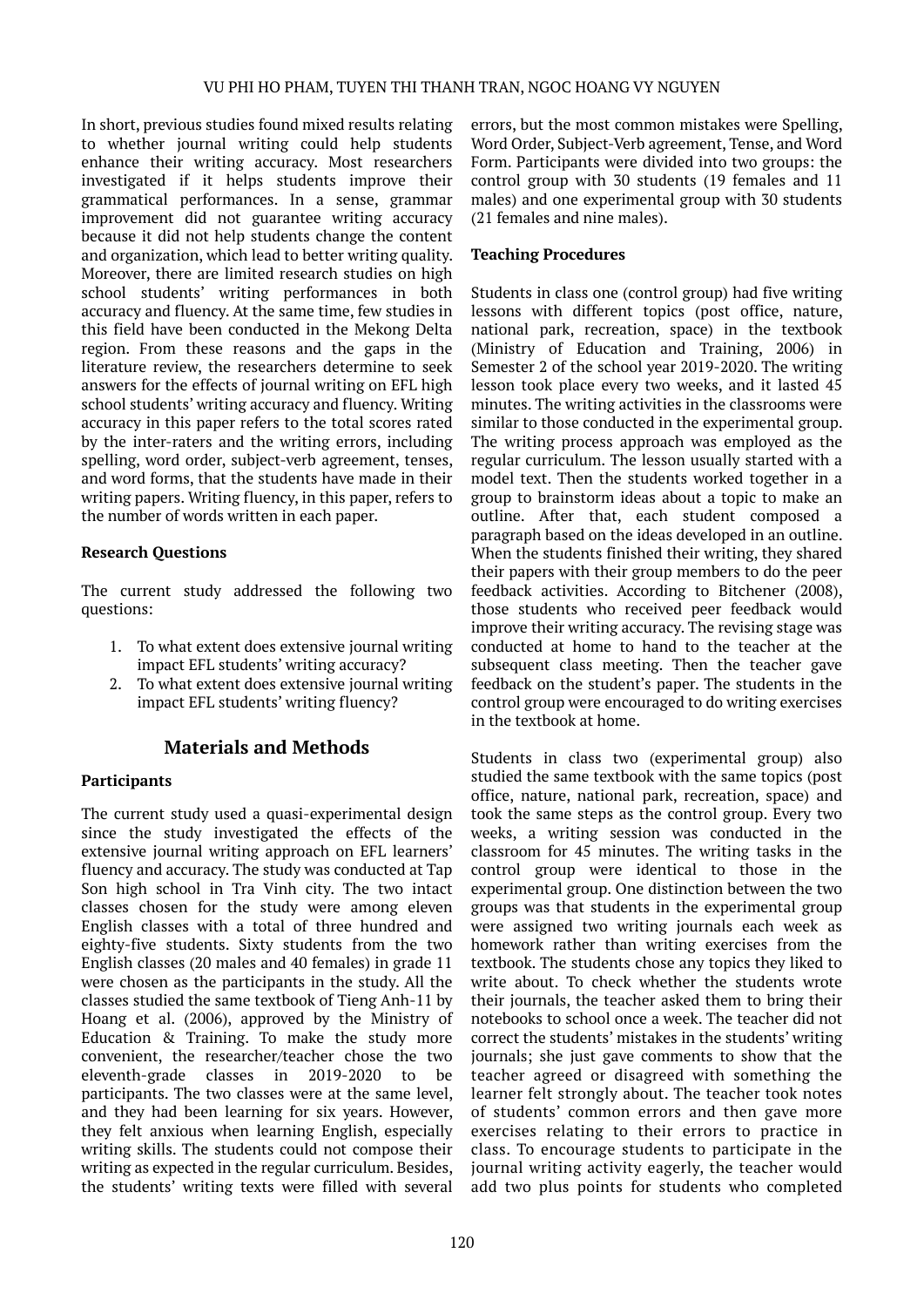their homework on time. The teacher collected the students' notebooks (writing journals) for analysis at the end of the semester. The writing teaching approach applied in this study was the product writing approach. It was conducted in both groups (control group and experimental group).

#### **Inter-raters**

Brown (2004) stated that the tests had to be free of bias and distortion for practical measurements. According to Hughes (1989), the subjective test involved the personal judgment of the examiner. It was probably that subjectivity that might affect the scoring process. The researchers invited one English teacher to evaluate the students' writing papers to ensure the test scores' subjectivity. The first rater was the teacher teaching two classes of the research. The other was an English teacher who had the same English proficiency as the rater one. Students' writing papers were photocopied into two copies. Every rater kept one copy and marked it separately. Then, the researchers compared the marks and calculated the means. If there were significant differences between

## **Table 1**

*The examples for error identification*

the raters, the raters would discuss and give the final scores.

To ensure that the test scores were reliable, the raters had to base on the criterion to assess students' writing products. The rubrics applied for evaluating students' writings were discussed by the English group members and adapted to evaluate students' writing papers for two years at the researchers' school. The Cronbach's Alpha of the inter-raters for evaluating students' pretests and post-tests of the control group reached .91 and .93, and those of the experimental group reached .94 and .90.

#### **Data Analysis**

The researchers prepared checklists to compare the accuracy of students' writing products. The two raters assessed students' writing papers by counting the number of spelling errors, subject-verb agreement, tense, word order, and word form.

The students' writing errors were identified as the following examples in Table 1.

| <b>Student's answer</b>                                 |
|---------------------------------------------------------|
| 1. There are <u>for</u> people in my family             |
| SP                                                      |
| 2. She like playing bestminton. My father is a worker.  |
| <b>SP</b><br><b>SV</b>                                  |
| 3. He like playing games video. My sister is a student. |
| <b>SV</b><br>WO.                                        |
| 4. She studied in Tapson hight school                   |
| Т<br>SP                                                 |
| 5. I am usually going smim at weekend.                  |
| Т<br>WF                                                 |
| <b>Coding for errors</b>                                |
| SP: Spelling                                            |
| WO: Word Order                                          |
| SV: Subject-Verb agreement                              |
| T: Tense                                                |
| WF: Word Form                                           |

\*Student's writing paper

Simultaneously, the mean scores of errors were run by SPSS software (version 22). Finally, to compare the mean score of students' writing accuracy in the control group between pre-tests and post-tests, a Pair-Sample T-Test was used and then compared the mean scores of students' writing accuracy between pre-tests and post-tests of the experimental group to

check whether there were any changes. Finally, an Independent Sample t-test was run to compare the mean scores between the two groups.

For fluency evaluation, writing checklists were also composed in advance. The item in the checklists contained the number of words. The mean number of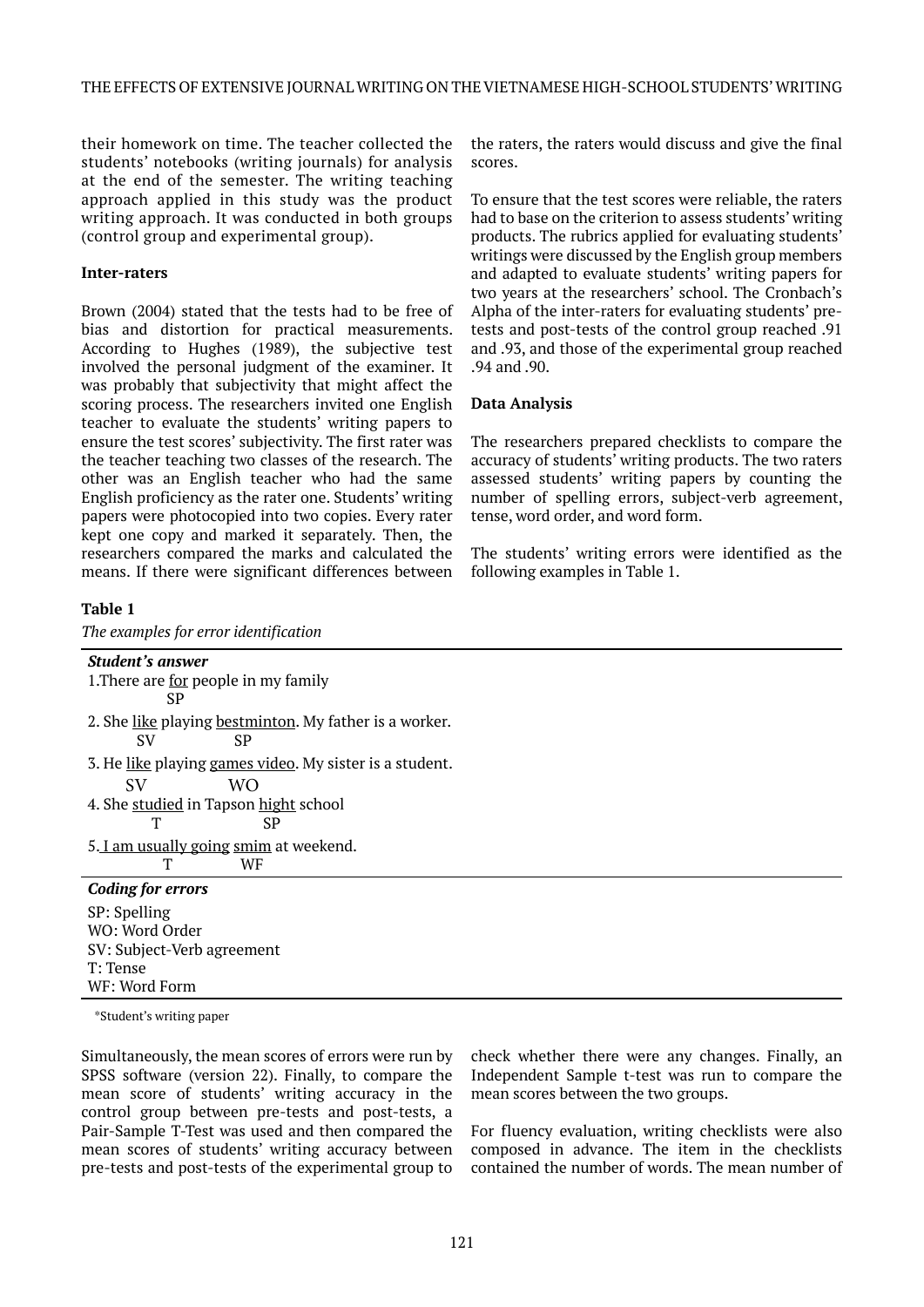words was calculated with the help of SPSS software after the two raters had marked students' writing papers.

Then, to compare the mean score of students' writing fluency in the control and experimental groups, a Pair-Sample T-test was used.

## **Results**

One hundred twenty writing papers were collected and assessed in this current research. Sixty writing papers (30 pre-tests and 30 post-tests) were from the control group, and sixty other papers were from the experimental group (30 pre-tests and 30 post-tests). The average number of words of each writing in the control group was  $52$  words (M=52.667, SD=13.829), while the average number of a writing paper in the experimental group was 52 words (M=52.466, SD=13.521).

Relating to the comparison of the pre-test results across groups in terms of the students' writing quality, the researchers ran an Independent-sample t-test to compare the result of pre-tests between the control group and experimental group before intervention. The purpose of this stage was to check whether students' writing levels of the two groups were not different.

Table 2 compares the scores of the students' pre-tests in the two groups. As shown in Table 2, thirty texts in the control group and thirty writing papers in the experimental group were compared. The control group's mean score is 5.10, and the mean score of the experimental group is 5.13. It seemed that the experimental group's mean score was a little bit higher than that of the control group. However, the Independent-sample t-test indicated that the control group students' writing performance was the same as that of experimental group one  $(t=-.09; df=58; p=.92)$ . This was, before the intervention was exercised, students' writing skills in both the control and experimental groups had no significant differences. Therefore, if there were any changes in students' writing accuracy, it would be ascribed to the intervenor's involvement.

To answer research question 1, the researchers examined each student's results in the control group for their writing quality and writing accuracy. Then, students' writing performance in the experimental group was also evaluated to confirm the correctness of using the target language. The last step was to compare students' errors between the control and experimental groups. The results of the Pair-sample t-test are illustrated in the following Table 3.

The results from Table 3 showed that when looking at the mean scores of pre-tests, each student's average score was 5.1 marks (M=5.100), and the average of each post-test was 5.2 marks (M=5.233). It seemed that the students got a slight improvement in writing scores (0.1). However, the result of a Pair-Sample t-test indicated that students' writing performance in the control group revealed no differences in statistics  $(t=-.941; df=29; p=.354)$ .

#### **To What Extent does Extensive Journal Writing Impact EFL Students' Writing Accuracy?**

To determine more effects of extensive journal writing on EFL students' writing, the researchers examined

## **Table 2**

*Scores of pre-tests of students in the control and experimental groups*

| <b>Variables</b>   | N  | M    | SD   | МD      |        | dt | Sig. |
|--------------------|----|------|------|---------|--------|----|------|
| Control Group      | 30 | 5.10 | 1.94 | $-0.33$ | $-.09$ | 58 | .928 |
| Experimental Group | 30 | 5.13 | 1.33 |         |        |    |      |

\*Independent - Sample T-Test

#### **Table 3**

*Pre-tests and post-tests of students' writing scores in the control group*

| <b>Variables</b> | N  | М     | SD    |        |    | Sig. |
|------------------|----|-------|-------|--------|----|------|
| Pretests         | 30 | 5.100 | 1.493 | $-941$ | 29 | .354 |
| Posttests        | 30 | 5.233 | 1.165 |        |    |      |

\*Pair-Sample t-test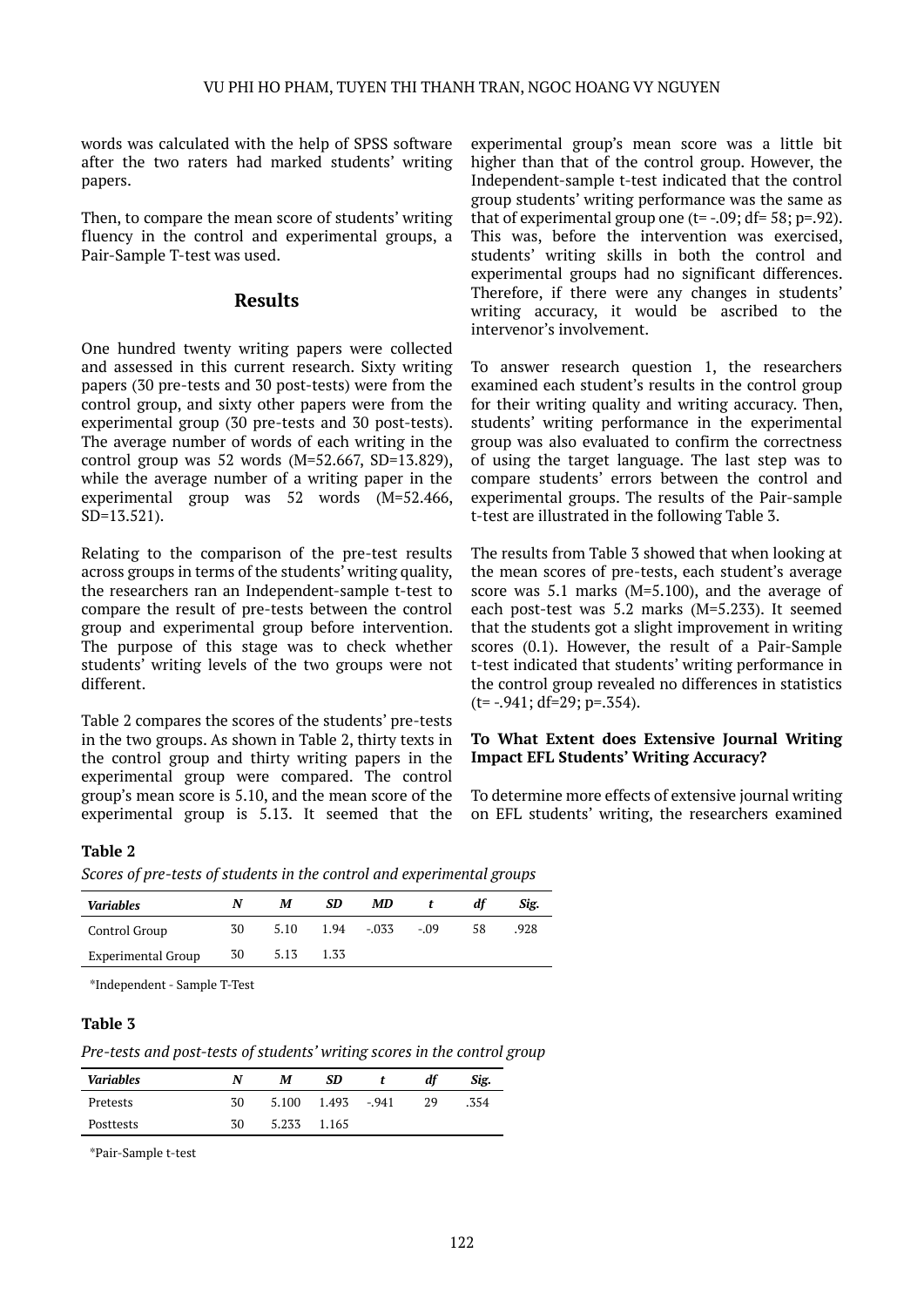#### THE EFFECTS OF EXTENSIVE JOURNAL WRITING ON THE VIETNAMESE HIGH-SCHOOL STUDENTS' WRITING

students' writing accuracy in pre-tests and post-tests of the control group. In the first step of the analysis process, the researchers analyzed students' writing errors in the control group to check for any changes after a ten-week study by conducting a Pair-Sample T-Test. The results are shown in Table 4 below.

As shown in Table 4, the results of a Pair-Sample t-test illustrated that the mean score of the spelling errors on the pre-test was 4.2 errors (M=4.166), and the mean score of spelling errors on the post-test was 4.2 errors (M=4.233). It seemed that the accuracy in terms of spelling remained the same after ten weeks (t=-.494; df= 29; p= .625).

The result of Word-order, pair 2, showed that the mean number of word-order errors for the pre-test was 2.6 errors (M=2.633), and that of the post-test was also 2.6 errors (M=2.566). It could be said that the mean scores of word-order errors of pre-tests and post-tests were not significantly different (t=.812; df= 29; p= .42).

Regarding the subject-verb agreement (pair 3), the result from table 4 illustrated that the mean score of each student's writing errors (subject-verb agreement) on the pre-test contained 2.7 errors (M=2.700), while the mean score of that post-test was 2.6 errors (M=2.633). It meant that students' errors seemed to be reduced by 0.1 error for this part. However, the result of a Pair-sample t-test indicated no significant difference between the pre-test and post-test errors (t=.571; df=29; p=.57).

#### **Table 4**

*Writing accuracy of pre-tests and post-tests of the control group*

| <b>Variables</b>       |      | N  | M     | <b>SD</b> | t       | df | Sig. |
|------------------------|------|----|-------|-----------|---------|----|------|
| Spelling               | Pre  | 30 | 4.167 | .6989     | $-.494$ | 29 | .625 |
|                        | Post | 30 | 4.233 | .6789     |         |    |      |
| Word Order             | Pre  | 30 | 2.633 | .490      | .812    | 29 | .423 |
|                        | Post | 30 | 2.567 | .504      |         |    |      |
| Subject-Verb Agreement | Pre  | 30 | 2.700 | .466      | .571    | 29 | .573 |
|                        | Post | 30 | 2.633 | .490      |         |    |      |
| <b>Tenses</b>          | Pre  | 30 | 1.800 | .406      | .628    | 29 | .536 |
|                        | Post | 30 | 1.733 | .449      |         |    |      |
| Word form              | Pre  | 30 | 2.567 | .568      | .626    | 29 | .536 |
|                        | Post | 30 | 2.500 | .508      |         |    |      |

\*Pair Sample t-test

#### **Table 5**

*Pre-tests and post-tests of students' writing scores in the experimental group* 

| <b>Variables</b> | N  | M     | SD    |              | df | Sig. |
|------------------|----|-------|-------|--------------|----|------|
| Pretests         | 30 | 5.133 |       | 1.332 -9.893 | 29 | .000 |
| Posttests        | 30 | 6.333 | 1.700 |              |    |      |

\*Pairs Samples t-test

The result of pair 4 (tense) revealed that the mean score of tense errors of pre-test in each student's writing paper was 1.8 errors ( $M= 1.800$ ) while that of post-test was 1.7 errors (M= 1.733). The number of errors decreased (0.1). However, a Pair-sample t-test reported that the pre-test and post-test errors had no statistically significant difference (t=.628; df=29;  $p=.53$ ).

As shown in Table 4, a Pair-Sample T-Test result illustrated that each student's word form errors on the pre-test were 2.5 errors (M=2.567), and the mean score of word form errors on the post-test was 2.5 errors (M=2.500). It seemed that the accuracy in terms of word form was not different after a period of ten weeks (t=.626; df= 29; p= .536).

In general, the results from Table 4 illustrated that the students' writing accuracy in the control group had minor changes. Still, the results of a Pair-sample t-test indicated no significant difference between the pre-tests and the post-tests.

#### *Comparing the Writing Quality of Pre-tests and Post-Tests of the Experimental Group*

Students' writing quality of pre-tests was compared with that of post-tests to determine the effects of writing journal practice on EFL students after the implementation. In other words, this comparison aimed to investigate if an extensive journal writing approach affects each student's writing skill. Table 5 presents the results of a Pair-Sample t-test.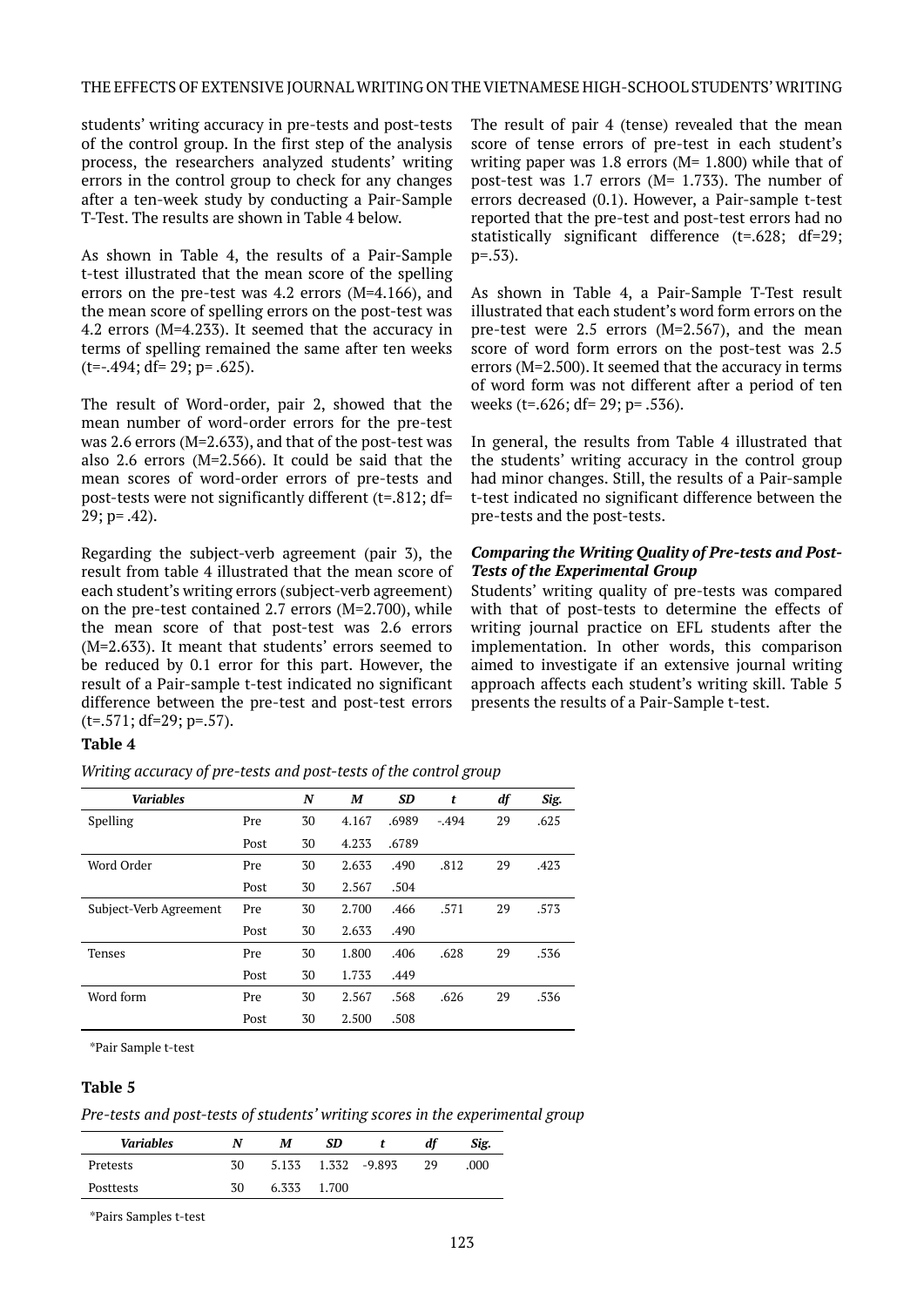As shown in Table 5, the results of a Pair-Sample t-test displayed that the mean score of the pre-test writing was 5.1 marks (M= 5.1333), and that of the post-test was 6.3 marks (M=6.333). The post-test result is 1.2 marks higher than that of the pre-test  $(M<sub>pre</sub>=5.1333$  and  $M<sub>post</sub>=6.333$ ). Simultaneously, there were significant differences between each student's writing quality in pre-tests and post-tests (t= -9.893; df= 29; p<.00). This revealed that each student performed better after journal writing practice for ten weeks.

#### *Comparing the writing accuracy of pre-tests and post-tests of the experimental group*

After the implementation, the researchers analyzed students' writing errors in the experimental group to check if there were any changes by conducting a Pair-Sample T-test. The results are shown in Table 6 below.

As shown in Table 6, the results of a Pair-Sample T-test illustrated that the mean score of the spelling errors on the pre-test was 4.2 errors (M=4.200), and the mean score of spelling errors on the post-test was 2.5 errors (M=2.533). It seemed that the accuracy in terms of spelling was significantly different after ten weeks (t=12.836; df= 29; p= .00).

The result of Word-order showed that the mean number of word-order errors in the pre-test was 2.7 errors (M=2.700), while the mean number of wordorder errors in the post-test was 1.8 errors (M=1.800). It indicated that the mean score of word-order errors of pre-tests and post-tests was significantly different  $(t=7.449; df= 29; p=.00)$ .

Regarding the subject-verb agreement, the result from table 6 illustrated that the mean score of each student's writing errors (subject-verb agreement) of the pre-test contained 2.6 errors (M=2.667), while the **Table 6.**

mean score of that post-test was 1.5 errors (M=1.533). It meant that students' errors for this part were reduced by 1.1 errors. The result of a Pair-sample t-test indicated a significant difference between the pre-test and post-test errors (t=9.109; df=29; p=.00).

The result of Tenses revealed that the mean score of tense errors on the pre-test in each student's writing paper is 1.8 errors ( $M= 1.833$ ), while that of the posttest is 1.3 errors (M= 1.367). The number of errors tended to decrease (0.5). The result of a Pair-sample t-test reported that the number of errors in the pretest and post-test had statistically different (t=4.474; df=29; p=.00).

As shown in Table 6, a Pair-Sample T-Test result indicated that the mean score of each student's word form errors on the pre-test was 2.5 errors (M=2.567), and the mean score of word form errors on the posttest was 1.4 errors (M=1.467). It seems that the accuracy in word form remained the same after ten weeks (t=6.279; df= 29;  $p=$  .00). In short, the results from Table 6 showed that the students' writing accuracy in the experimental group had improved dramatically. The results of a Pair-sample t-test indicated there was a significant difference between the pre-tests and the post-tests.

#### **Comparing the Writing Accuracy of the Control Group and Experimental Group**

After applying an extensive journal writing approach, writing accuracy from two groups was also analyzed. The researchers would like to determine if there were any differences in terms of accuracy between the two groups. An Independent - Sample t-test was conducted to compare the differences. The result of the Independent-sample t-test is shown in Table 7 as follows.

*Students' writing accuracy of pre-tests and post-tests of the experimental group*

| <b>Variables</b>       |      | N  | M     | <b>SD</b> | Т      | Df | Sig. |
|------------------------|------|----|-------|-----------|--------|----|------|
| Spelling               | Pre  | 30 | 4.200 | .714      | 12.836 | 29 | .000 |
|                        | Post | 30 | 2.533 | .681      |        |    |      |
| Word Order             | Pre  | 30 | 2.700 | .466      | 7.449  | 29 | .000 |
|                        | Post | 30 | 1.800 | .551      |        |    |      |
| Subject-Verb Agreement | Pre  | 30 | 2.667 | .547      | 9.109  | 29 | .000 |
|                        | Post | 30 | 1.533 | .507      |        |    |      |
| Tenses                 | pre  | 30 | 1.833 | .379      | 4.474  | 29 | .000 |
|                        | Post | 30 | 1.367 | .490      |        |    |      |
| Word form              | Pre  | 30 | 2.567 | .626      | 6.279  | 29 | .000 |
|                        | Post | 30 | 1.467 | .776      |        |    |      |

\*Pair Samples t-test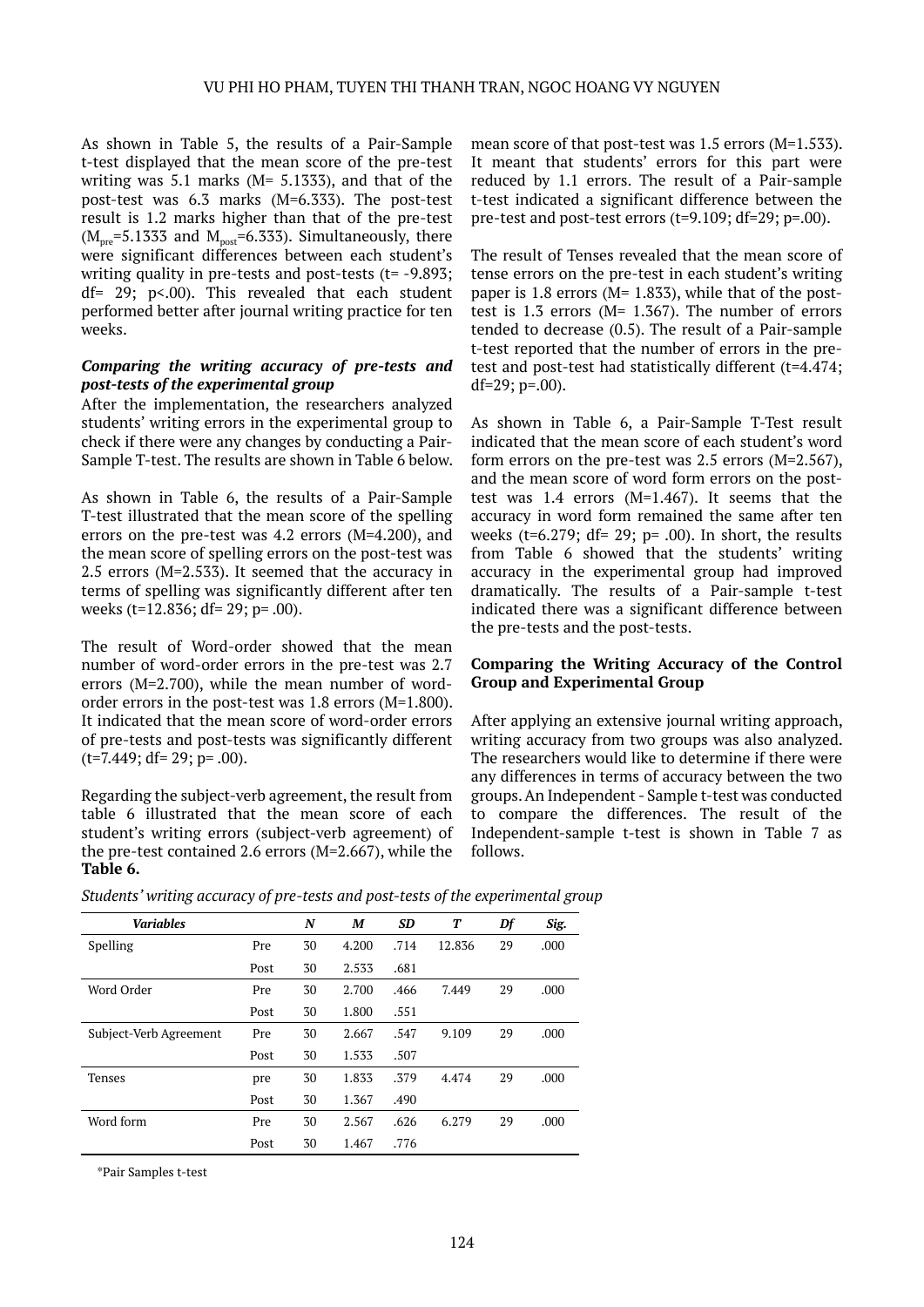| <b>Variables</b>       |              | N  | M     | SD    | MD    | t     | df | Sig. |
|------------------------|--------------|----|-------|-------|-------|-------|----|------|
| <b>Spelling</b>        | Control      | 30 | 4.233 | .6789 | 1.700 | 9.680 | 58 | .000 |
|                        | Experimental | 30 | 2.533 | .6815 |       |       |    |      |
| Word Order             | Control      | 30 | 2.567 | .504  | .767  | 5.624 | 58 | .000 |
|                        | Experimental | 30 | 1.800 | .551  |       |       |    |      |
| Subject-Verb Agreement | Control      | 30 | 2.633 | .490  | 1.100 | 8.540 | 58 | .000 |
|                        | Experimental | 30 | 1.533 | .507  |       |       |    |      |
| Tense                  | Control      | 30 | 1.733 | .449  | .367  | 3.019 | 58 | .000 |
|                        | Experimental | 30 | 1.367 | .490  |       |       |    |      |
| Word form              | Control      | 30 | 2.500 | .508  | 1.033 | 6.100 | 58 | .000 |
|                        | Experimental | 30 | 1.467 | .776  |       |       |    |      |

*Students' writing accuracy of the control group and experimental group*

\*Independent - Sample t-test

**Table 7**

As shown in Table 7, the results of an Independent-Sample T-Test illustrate that the mean score of the spelling errors of the control group was 4.2 errors (M=4.233), and the mean score of each student's spelling errors in the experimental group was 2.5 errors (M=2.533). The number of students' spelling errors in the control group was higher (1.7 errors) than that of students in the experimental group. An Independent-Sample T-Test results showed a significant difference between the two groups (*t=12.836; df= 29; p< .00*). Therefore, the results indicated that the accurate spelling of students' writing in the experimental group was significantly different from that of students in the control group after a period of ten-week implementation.

The result of Word-order showed that the mean number of word-order errors of each student in the control group was 2.6 errors (M=2.567), while the mean number of word-order errors of each student in the experimental group was 1.8 errors (M=1.800). It could be said that the mean scores of word-order errors of the control group and experimental group were significantly different (*t=5.624; df= 58; p<.00*). The students with journal writing practice had an improvement in their grammatical accuracy.

Regarding the subject-verb agreement, the result from table 7 illustrated that the mean score of each student's writing errors (subject-verb agreement) in the control group was 2.6 errors (M=2.633). In comparison, the mean score of that of each student in the experimental group was 1.5 errors (M=1.533). It meant that the students in the experimental group reduced 1.1 errors for this part. An Independentsample t-test indicated a statistically significant difference between the errors of the experimental group and the control group (*t=8.540; df=58; p<.00*).

The result of Tenses revealed that the mean score of tense errors of each student's writing paper in the control group was 1.7 errors ( $M= 1.733$ ), and that of the experimental group was  $1.4$  errors (M=  $1.367$ ). The difference in the errors was 0.3 errors. The result of an Independent-sample t-test reported that the number of errors of each student between the two groups had a statistically significant difference (*t=3.019; df=58; p<.05*).

As shown in Table 7, the results of an Independent-Sample T-Test illustrated that each student's word form errors in the experimental group were 1.5 errors (M=1.467), and the mean score of word form errors in the control group was 2.5 errors (M=2.500). It illustrated that the accuracy in terms of word form of students with journal writing outweighed the control group after ten weeks (*t=6.100; df= 58; p< .05*).

In short, the results from Table 7 illustrated that the students' writing accuracy in the experimental group had improved dramatically. The results of an Independent-sample t-test indicated a significant difference between the students in the experimental group and the control group.

## **To What Extent does Extensive Journal Writing Impact EFL Students' Writing Fluency?**

The researchers tallied the number of words written by the students in the pre-test and post-tests to respond to this research question. Unlike the analysis of students' written errors, this research question only attempted to measure the length of the students' written papers. Table 8 presents the comparison of the control group students' writing fluency between the pre-test vs. Post-tests.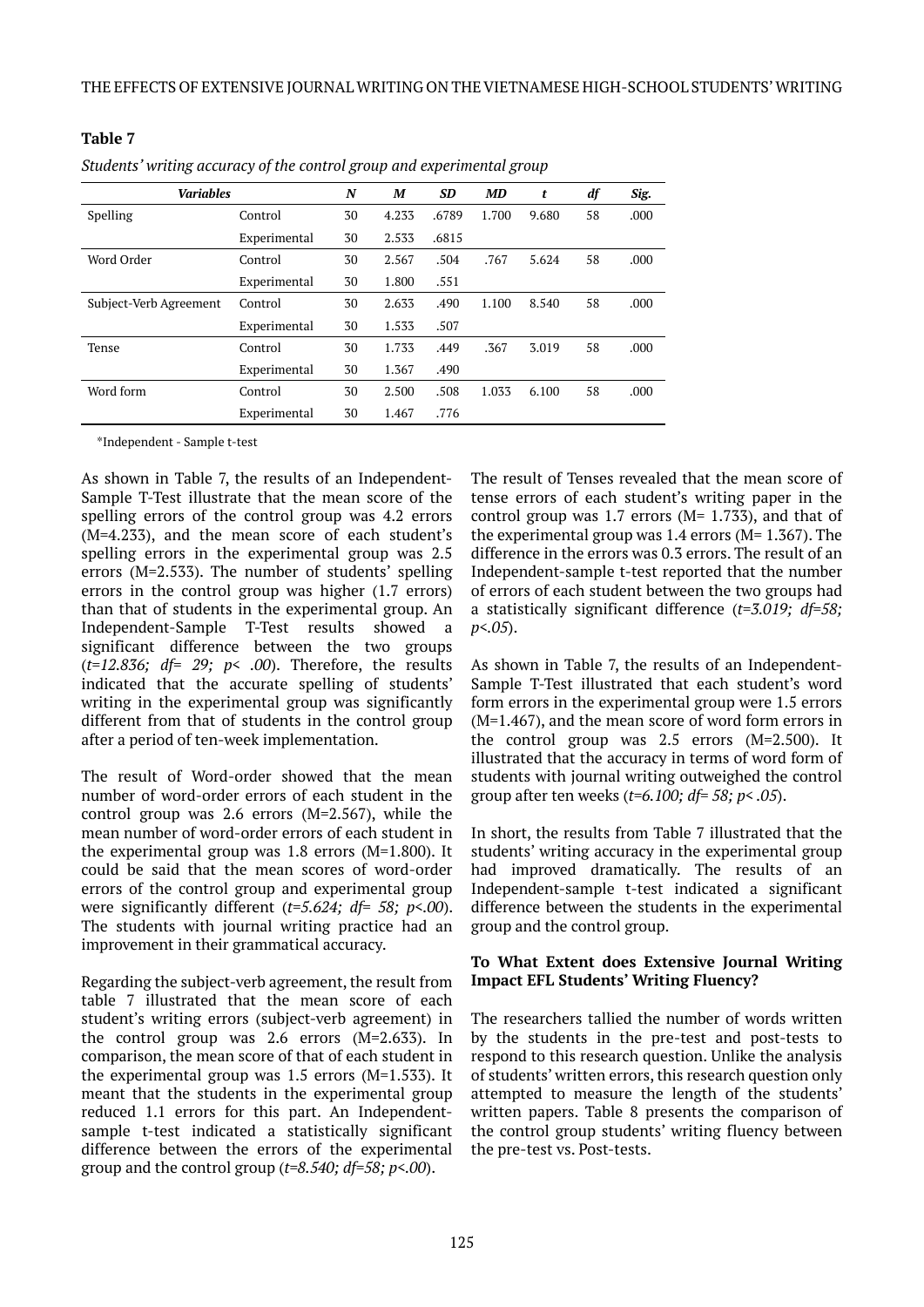As seen in Table 8, on average, each student in the control group composed 52.66 words in the pre-tests  $(M = 52.667; SD = 13.83)$ . For the written papers in the post-test, each of them wrote  $53.26$  words (M =  $53.266$ ; SD = 12.506). The results of the pair-sample t-test (*t= -942; df= 29; p= .354; p>.05*) indicated that there was no statistically significant difference between the two groups. In order words, the students' writing fluency in the post-test control group was not statistically different compared to the pre-test. Table 8 compares the students' writing fluency in the experimental group between the pre-test vs. Post-test.

As illustrated in Table 9, a Pair-Sample t-test was performed to investigate whether students' writing fluency in pre-tests (M=52.467; SD=13.520) differed from post-tests (M=73.267; SD=16.737). The paired sample t-test showed a statistically significant difference between the two mean scores (*t= -12.686; d=29; p<.05*). The length of the students' writing text for the pre-tests was shorter than that of the posttests. Students could produce longer paragraphs within the same length of writing time in the posttest.

Finally, to examine the students' writing fluency of the control and experimental groups, an Independent Sample T-Test was conducted to identify whether the two groups had any statistical differences in students' writing fluency. The statistics are presented in Table 10.

As seen in Table 10, the mean scores of the control group and experimental group were different (M=53.267; SD=12.506 and M=73.267; SD=16.737). The result showed that the control group students' writing performance significantly differs from that of the experimental one (*t=-5.234; df=58; p<.05*).The students in the experimental group achieved higher writing fluency in terms of the number of words than those in the control group.

## **Discussion**

From the reported results, the researchers could conclude that journal writing practice implementation brought positive effects on EFL learners' writing quality in terms of writing accuracy and fluency. The post-test findings illustrated that the students' writing achievement in the experimental group was much better than those in the control group. This meant that the statistical results helped the researchers confidently conclude the efficacy of journal writing practice on EFL students' writing performance. It went the same as the hypothesis that the extensive journal writing approach could positively affect students' writing performance. The

## **Table 8**

|  |  | Students' writing fluency in pre-tests and post-tests of the control group |  |
|--|--|----------------------------------------------------------------------------|--|
|  |  |                                                                            |  |
|  |  |                                                                            |  |

| <b>Variables</b> |    | М      | SD     |        | di | Sig. |
|------------------|----|--------|--------|--------|----|------|
| Pretests         | 30 | 52.667 | 13.829 | $-942$ | 29 | .354 |
| Posttests        | 30 | 53.267 | 12.506 |        |    |      |

\*Pair Samples t-test

## **Table 9**

*Students' writing fluency in pre-tests and post-tests of the experimental group*

| Variable  | N  | M      | SD     | MD |           | di | Sig. |
|-----------|----|--------|--------|----|-----------|----|------|
| Pretests  | 30 | 52.467 | 13.520 |    | $-12.686$ | 29 | .000 |
| Posttests | 30 | 73.267 | 16.737 |    |           |    |      |

*Note:* \*Pair Samples t-test

#### **Table 10**

#### *Students' writing fluency in two groups after the implementation*

| Variable           |    | М | SD                   | МD       |        |    | Sig. |
|--------------------|----|---|----------------------|----------|--------|----|------|
| Control group      | 30 |   | 53.267 12.506 -20.00 |          | -5.234 | 58 | .000 |
| Experimental group | 30 |   | 73.267 16.737        | $-20.00$ |        |    |      |

*Note:* \* Independent Sample t-test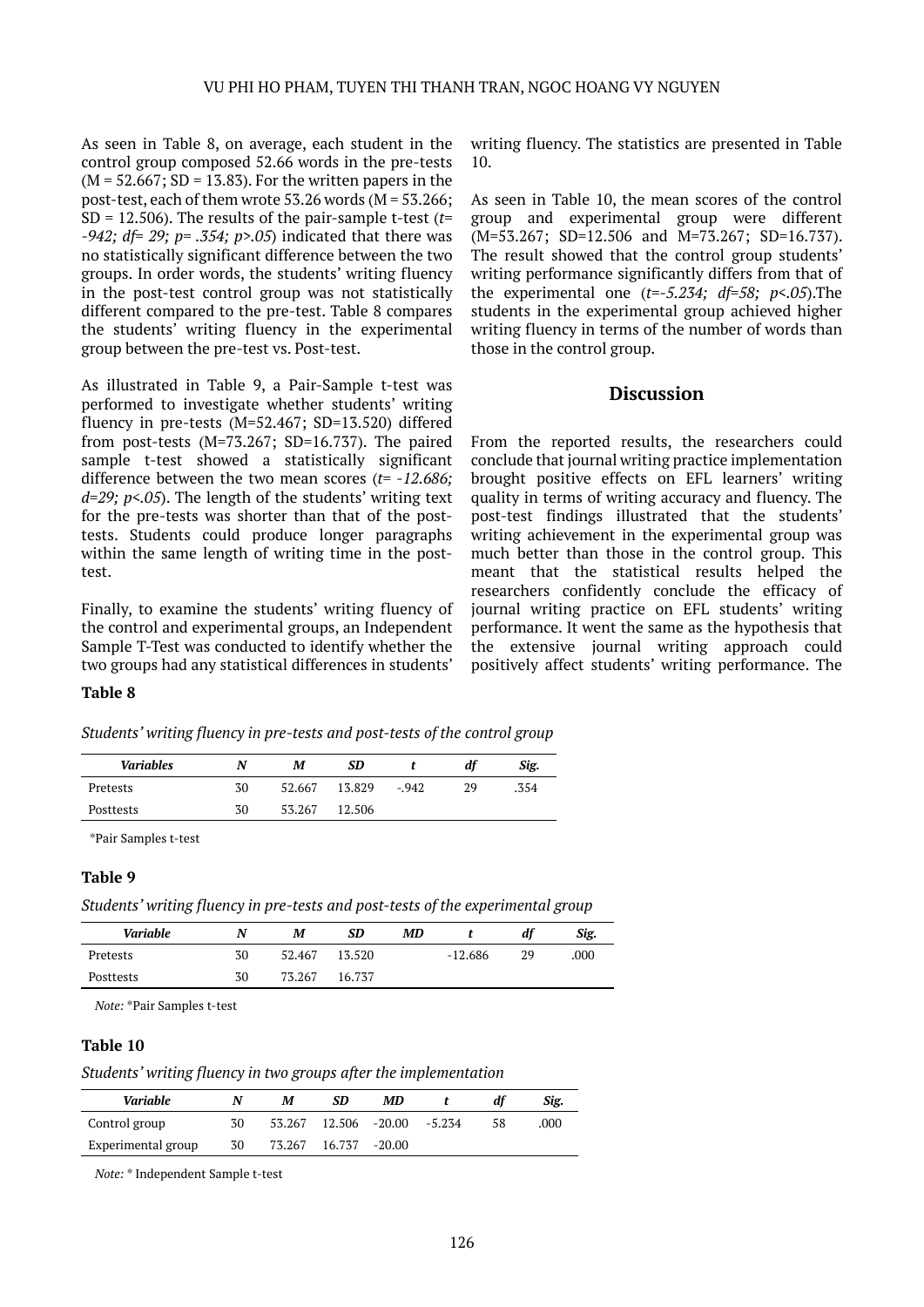students' progress was obviously demonstrated through the students' writing scores. After the implementation, the students performed better in their writing skills. This demonstrated that the students made great efforts in their learning. Thus, the effects of the intervention on the students' achievement could be confirmed. This finding contradicted Puengpipattrakul's (2009) study, which found that journal writing failed to help students improve their writing quality, except for grammar accuracy. Similarly, Rokni and Seifi (2014) also found that journal writing could help students perform grammar better, and students felt more confident in writing in English. Huelser and Metcalfe (2011) claimed that they could accomplish various concepts relating to the errors when students generated their errors. In addition, Kessler (2021) found that journal writing helped students' metacognitive awareness, and the students evaluated this activity as beneficial and enjoyable. Similarly, Nückles et al. (2020) found that writing journals created a motivational effect on the students' learning processes, and it raised the cognitive awareness of the students in the quality of peer feedback to help each other improve their writing outcomes.

In addition to the findings for research question 1, it could be seen from the above data analysis that the number of errors in each students' writing paper was less than that in the pre-test after the implementation. That meant the students were able to limit making mistakes when producing writing papers, and they felt more aware of their grammatical accuracy. The students might self-correct their errors as they composed their journal writing regularly. This revealed that by implementing extensive journal writing, the teachers could place the "studentcentered" approach in the classroom, and the teacher gain cooperation among the students in the learning activities, which could lead to better results of studies (Pham & Nguyen, 2020; Pham, 2021b).

These results also contributed to previous studies (Puengpipattrakul, 2009; Rokni & Seifi, 2014) about the effects of an extensive journal writing approach on EFL students' writing accuracy.

Regarding the students' writing fluency, the findings of the current study revealed that the students in the control group did not increase their writing fluency, while the students in the experimental group composed their writing with more words compared to the pre-tests. The results of the comparison between the post-tests of the two groups also indicated that there was a remarkable difference between the two groups. This meant that the writing journal helped the students improve writing accuracy and writing fluency.

Previous research showed that extensive journal writing greatly affected the students' writing fluency in terms of length (Herder & King, 2012; Luu, 2010; Ho & Duong, 2015). The findings of the current research confirmed those findings of the previous studies. The extensive journal writing provided suitable conditions for the students to involve in learning activities in the classroom. That was to say, the more the students wrote, the better they became. In other words, practice makes perfect (Hagger et al., 2008).

In general, the findings which were discussed in the present study were relevant to some previous studies. However, the findings from the current study revealed that journal writing's effects also worked effectively with EFL students in a high school, which contributed to the body of literature. Additionally, the present study results ensured that extensive journal writing could help enhance students' writing performance in both writing accuracy and fluency. This added stronger conclusions that previous research had not confirmed. Additionally, the researchers hoped that the findings would attract more concerns for further studies relating to journal writing activities.

# **Conclusion**

The main findings of the current study were summarized as follows. First, the post-test results showed statistically significant differences between the control and experimental groups. The present study indicated that students' writing quality in the experimental group was better than that in the control group. In other words, journal writing practice could help improve students' writing performance in the writing classrooms. The findings of the current study were innovative to the body of literature that extensive journal writing helped students improve their grammatical accuracy as previous research studies did and helped students improve their writing skills.

Simultaneously, regarding writing accuracy, the data from the tests reported that the number of writing errors was dropped dramatically. The students tended to pay much attention to spelling errors in their journal writing. The more they practice writing, the fewer writing errors they might commit to. The number of spelling errors in each student's writing paper also decreased greatly. The writing errors, spelling, and the other four errors mentioned above, which the students made, reduced by nearly half compared to the pre-test. That was why it could be concluded that the students were able to improve the grammar accuracy degree of the writing with the supportive tool – journal writing.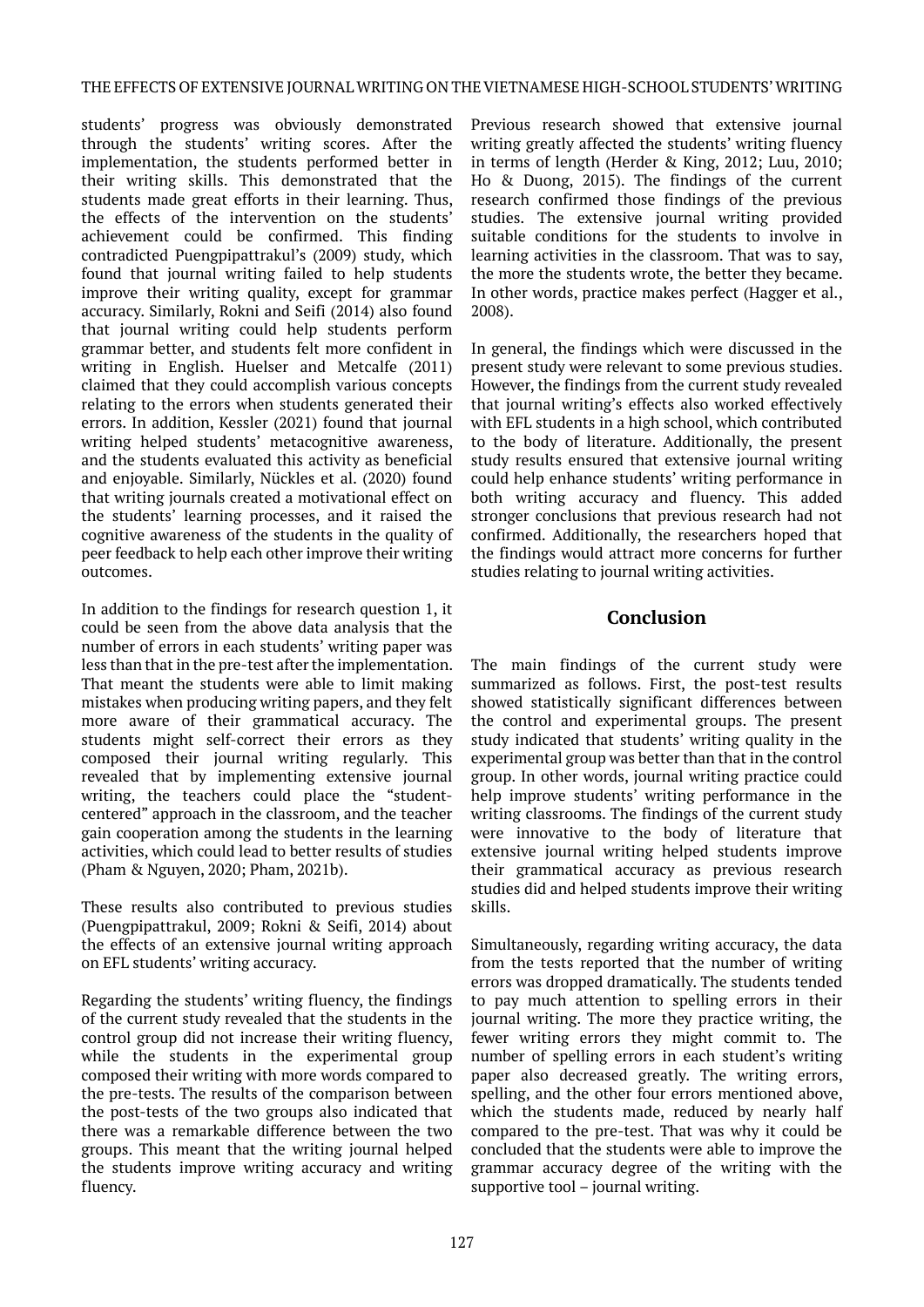Second, the study results strongly confirmed the effects of journal writing practice on students' writing fluency. Although the students could not achieve wording length as the curriculum required, the number of words in each student's writing paper went up sharply. This current result contributed to the previous studies- about the effects extensive journal writing approach on EFL students' writing fluency. The participants revealed their progress in every journal. It was demonstrated that the number of words in their writing was getting more prosperous.

#### **Pedagogical implications**

Based on the findings, the current study presented some pedagogical implications. First, the writing teachers should employ journal writing practices for the students, especially those who have difficulties writing in English. Learners experience learning activities regularly, and then they can construct knowledge or skills from their capacity. The practice was a process of helping learners grow themselves and self-adjust their actions to meet their learning objectives. The theories that the students learned in the lessons provided students with basic foundations for their learning, whereas bringing theories into practical situations and using them as routines would help students develop their learning autonomy. In other words, as students habitually utilize English in their real life, they would develop their language use naturally. Also, English language learners were able to increase learning automaticity by doing a practice of using English. Therefore, it could be concluded that students would learn more about their English writing when they spent more time on writing practice. Two journals per week could allow the students to do their writing practice. The more they wrote journals, the more they acquired their language.

Self-reflection was considered one of the essential elements enhancing the learning process. Re-reading steps helped learners reflect on their thinking and language use as well. Students formed their autonomy, and their learning processes were controlled themselves. Students coped with their learning processes without the teacher's intervention. Learners were responsible for their learning or duty to people around them. Gradually, learners could fully develop themselves.

## **Declaration of Competing Interest**

None declared.

## **Acknowledgments**

The authors of this article acknowledged the support of Van Lang University at 69/68 Dang Thuy Tram St. Ward 13, Binh Thanh Dist., Ho Chi Minh City, Vietnam.

## **References**

- Baghi, R., Ghanbari, N., Bushehr, I., & Motlagh, H. S. (2016). The effect of Journal writing and expertise on teacher's reflectivity in teaching English as a foreign language. *Modern Journal of Language Teaching Methods*, *6*(7), 50-67. http://dx.doi. org/10.26655/mjltm.2016.10.6
- Benson, P. (2013). *Teaching and researching: Autonomy in language learning*. Routledge.
- Bitchener, J. (2008). Evidence in support of written corrective feedback. *Journal of second language writing*, *17*(2), 102-118. [https://doi.org/10.1016/j.](https://doi.org/10.1016/j.jslw.2007.11.004) [jslw.2007.11.004](https://doi.org/10.1016/j.jslw.2007.11.004)
- Brown, G. T. (2004). Teachers' conceptions of assessment: Implications for policy and professional development. *Assessment in Education: Principles, Policy & Practice*, *11*(3), 301-318. [https://](https://doi.org/10.1080/0969594042000304609) [doi.org/10.1080/0969594042000304609](https://doi.org/10.1080/0969594042000304609)
- Cisero, C. A. (2006). Does reflective journal writing improve course performance? *College Teaching*, *54*(2), 231-236. [https://doi.org/10.3200/](https://doi.org/10.3200/CTCH.54.2.231-236) [CTCH.54.2.231-236](https://doi.org/10.3200/CTCH.54.2.231-236)
- Ellis, R., Sheen, Y., Murakami, M., & Takashima, H. (2008). The effects of focused and unfocused written corrective feedback in an English as a foreign language context. *System*, *36*(3), 353-371. <https://doi.org/10.1016/j.system.2008.02.001>
- Fulwiler, T. (1982). The personal connection: Journal writing across the curriculum. In T. Fulwiler & A. Young (Eds.), *Language connections: Writing and reading across the curriculum* (pp. 15-31). NCTE.
- Hagger, H., Burn, K., Mutton, T., & Brindley, S. (2008). Practice makes perfect? Learning to learn as a teacher. *Oxford Review of Education*, *34*(2), 159-178. <https://doi.org/10.1080/03054980701614978>
- Hammanind, J. & Derewianka, B. (2001). Genre. In R. Carter & D. Nunan (Eds.), *The Cambridge guide to teaching English to speakers of other language*. Cambridge University Press.
- Herder, S., & Clements, P. (2012). Extensive writing: A fluency-first approach to EFL writing. In *Innovating EFL teaching in Asia* (pp. 232-244). Palgrave Macmillan.
- Herder, S., & King, R. (2012). Extensive Writing: Another fluency approach for EFL learners. *Extensive Reading World Congress Proceedings*, *1*, 128-130.
- Ho, P. V. P., & Duong, P. N. T. (2015). Common errors